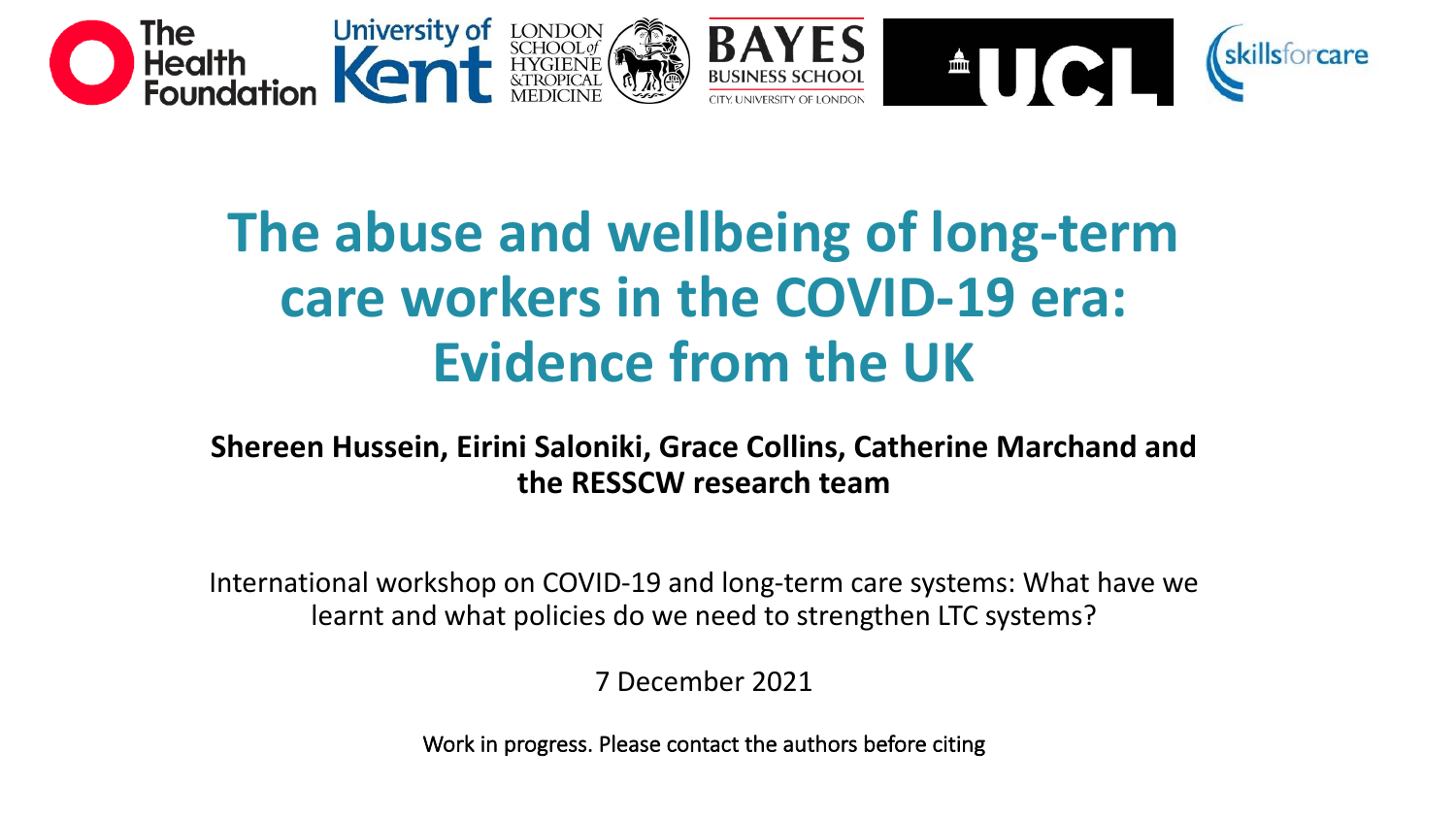# Retention and Sustainability of Social Care Workforce [\(RESSCW](https://www.pssru.ac.uk/resscw/frontpage/)) project

**Funder:** Health Foundation (Efficiency Research Programme). Collaboration between UoK, UCL, City and Skills for Care: 2019-2022

**Aim:** To help social care providers, commissioners, regulators and policy-makers understand the specific organisational and individual drivers of staff retention in the social care sector

Work has been extended to examine the impact of COVID-19 on workforce retention and sustainability

**Project Team:** F. Vadean & S. Hussein (Co-PIs), S. Allan, E. Saloniki, K. Gousia, A. Turnpenny, G. Collins, A.M. Towers, A. Bryson, J. Forth, C. Marchand, D. Roland and H. Teo

**Disclaimer:** The Health Foundation is an independent charity committed to bringing about better health and health care for people in the UK. The views expressed are entirely those of the authors.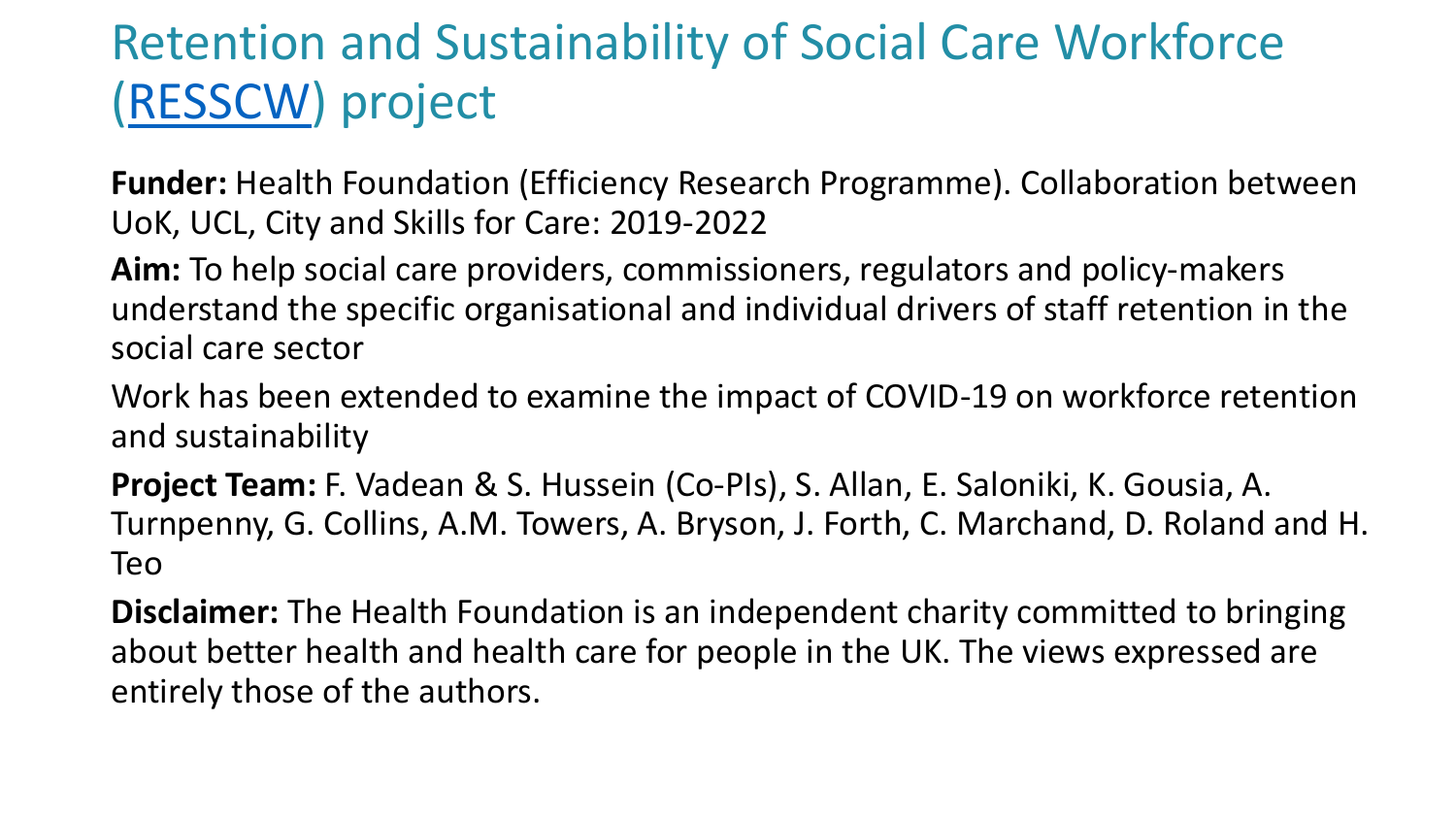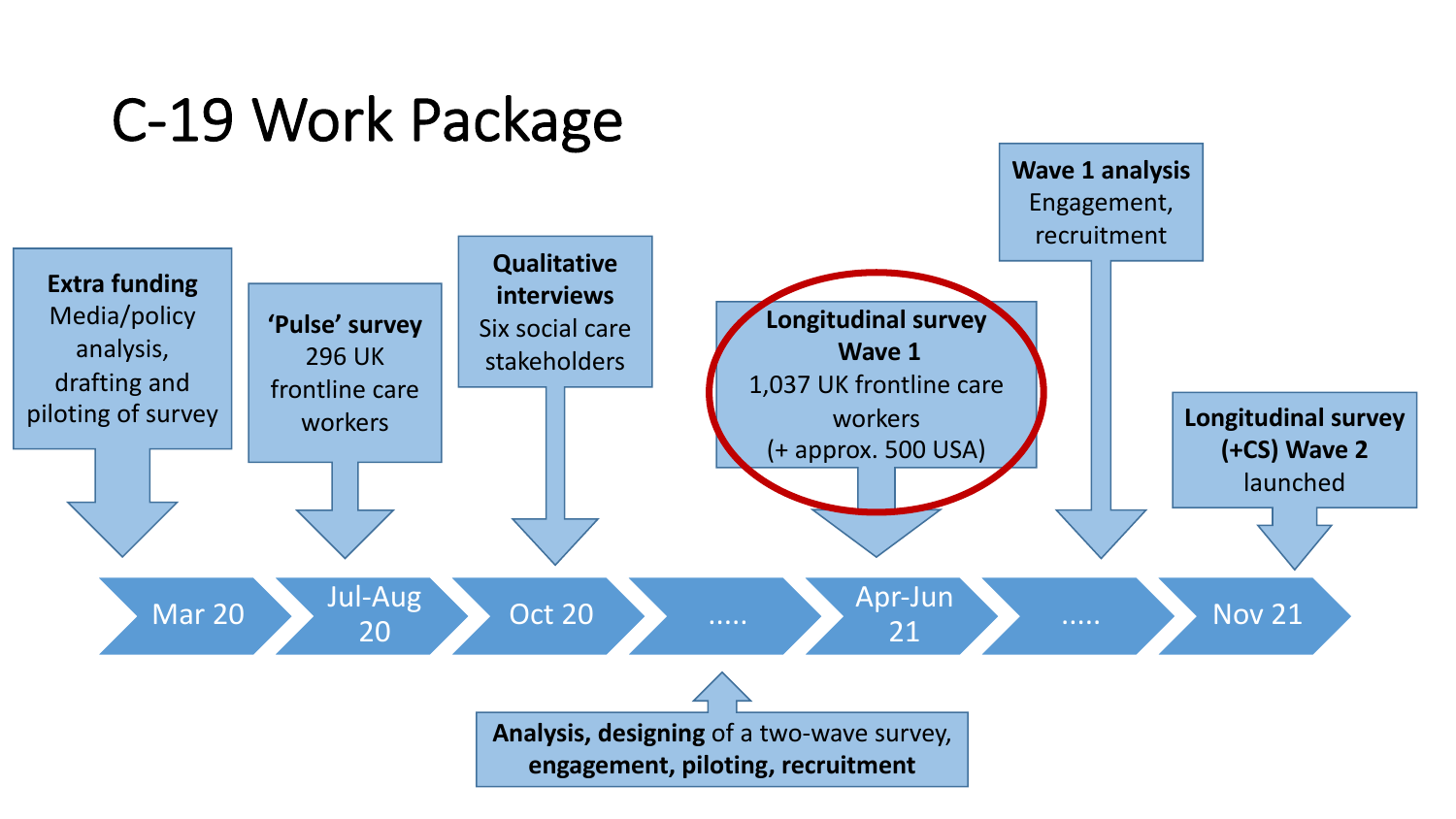# Wave 1 findings

An online survey from 13<sup>th</sup> April to 28<sup>th</sup> June 2021 Received 1,037 valid responses

Eirini Saloniki

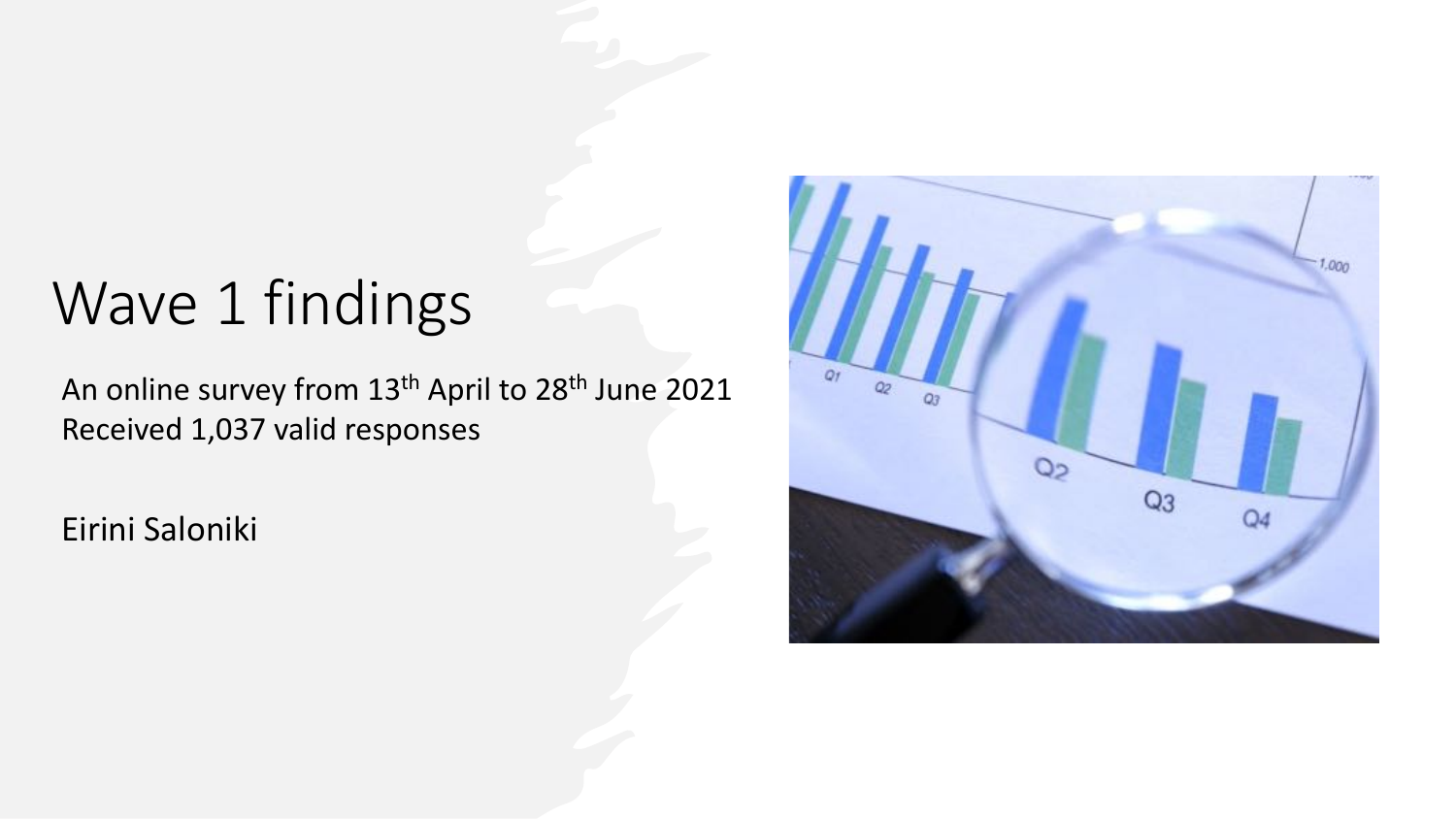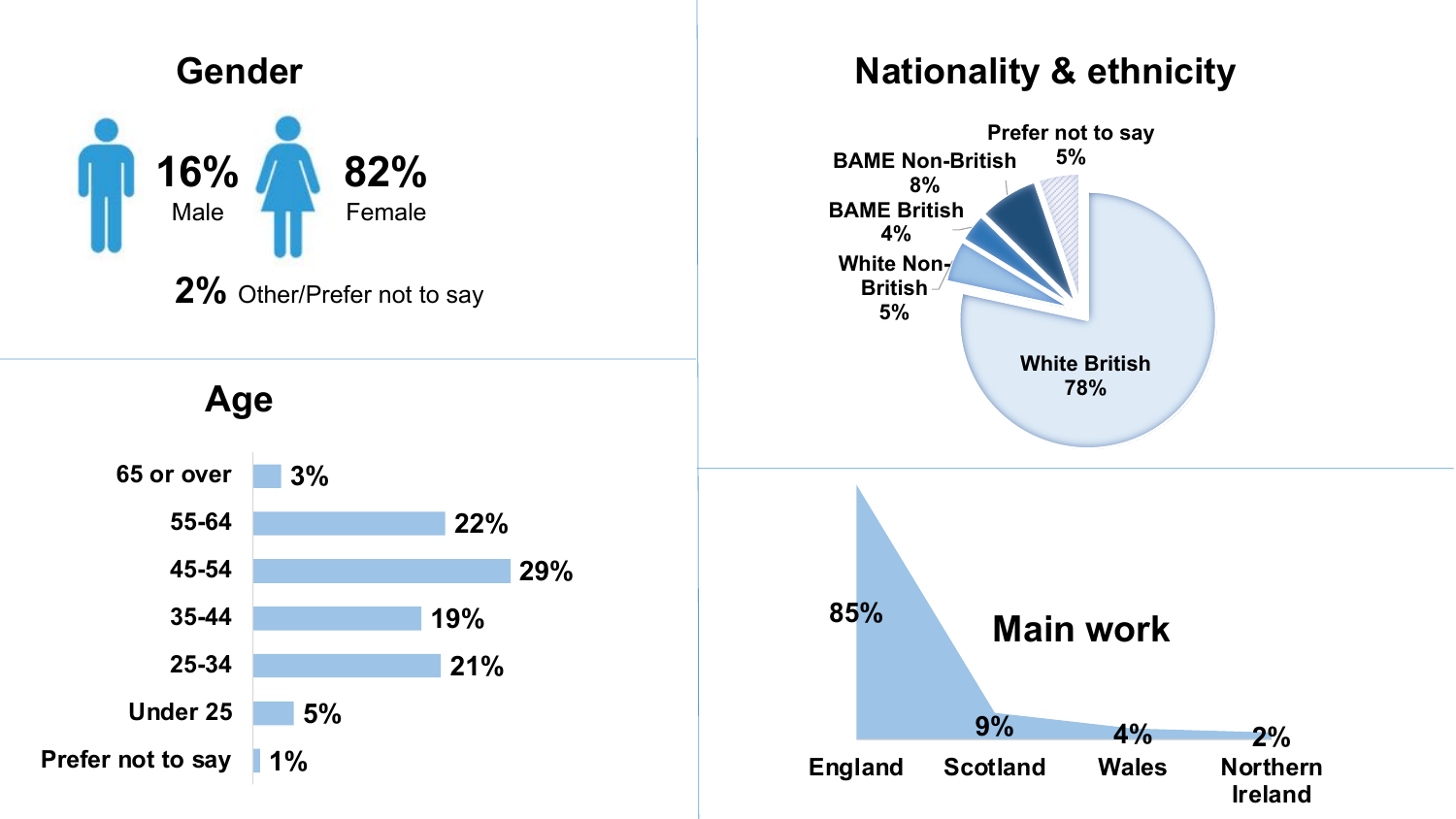

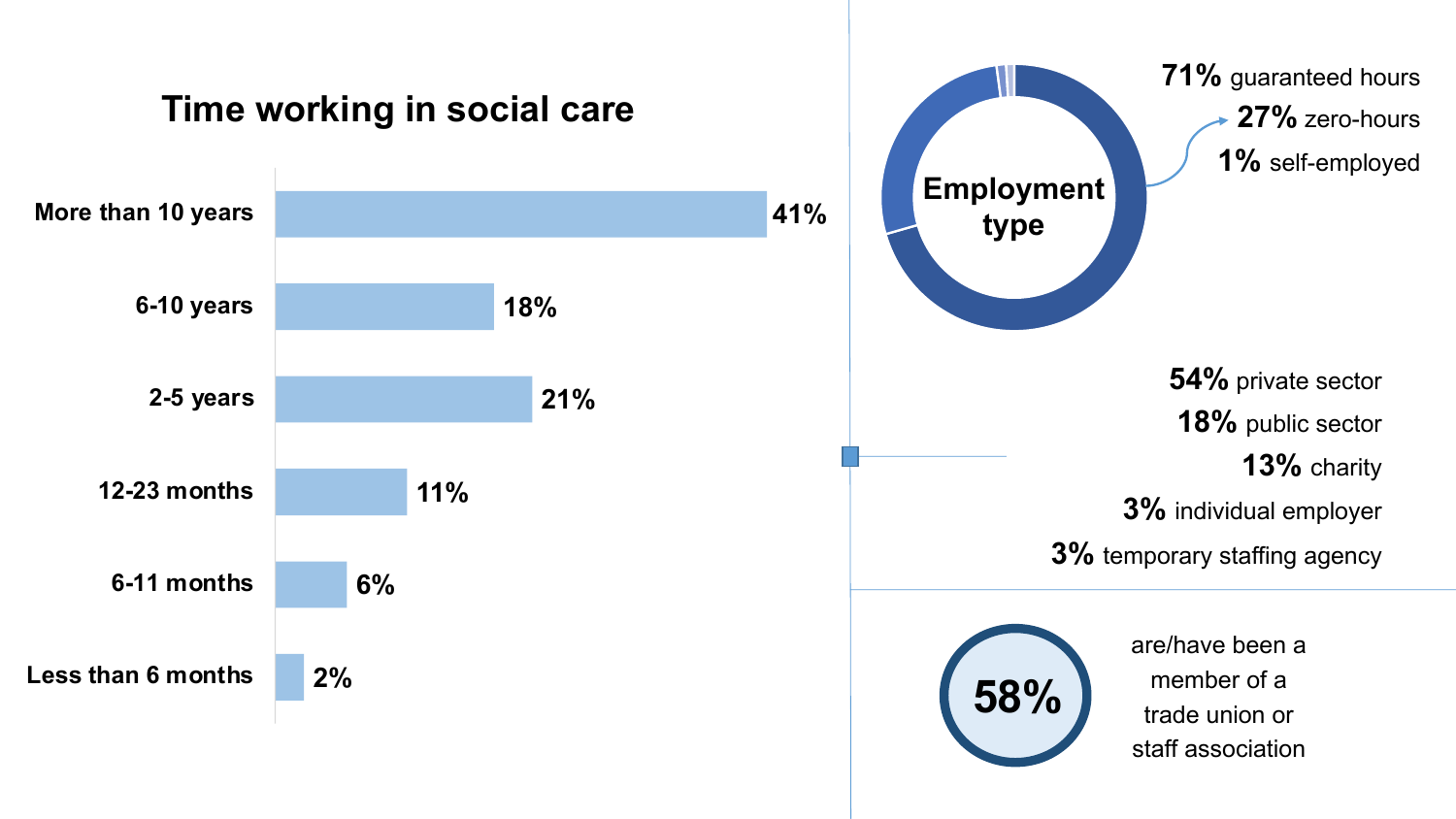

#### **Examples** ([Skills for Care\)](https://www.skillsforcare.org.uk/Careers-in-care/Job-roles/Job-roles-in-social-care.aspx)

Direct care: care worker, personal assistant, advocacy worker Management: manager, team leader, specialist coordinator Regulated professional: social worker, occupational therapist, nurse Other (incl. ancillary): administration roles, cook, domestic worker Source: freepik.com

Live-in care worker



Personal assistant

#### Groups work with

**58%** older adults (including those with dementia) **16%** adults with physical and/or sensory disability **14%** adults with mental health needs **8%** adults with a learning disability or autism **3%** children and young people



### Setting mainly carrying out work

**36%** residential care (with/without nursing) **38%** domiciliary care **5%** day centre/service/community **19%** supported living/extra care housing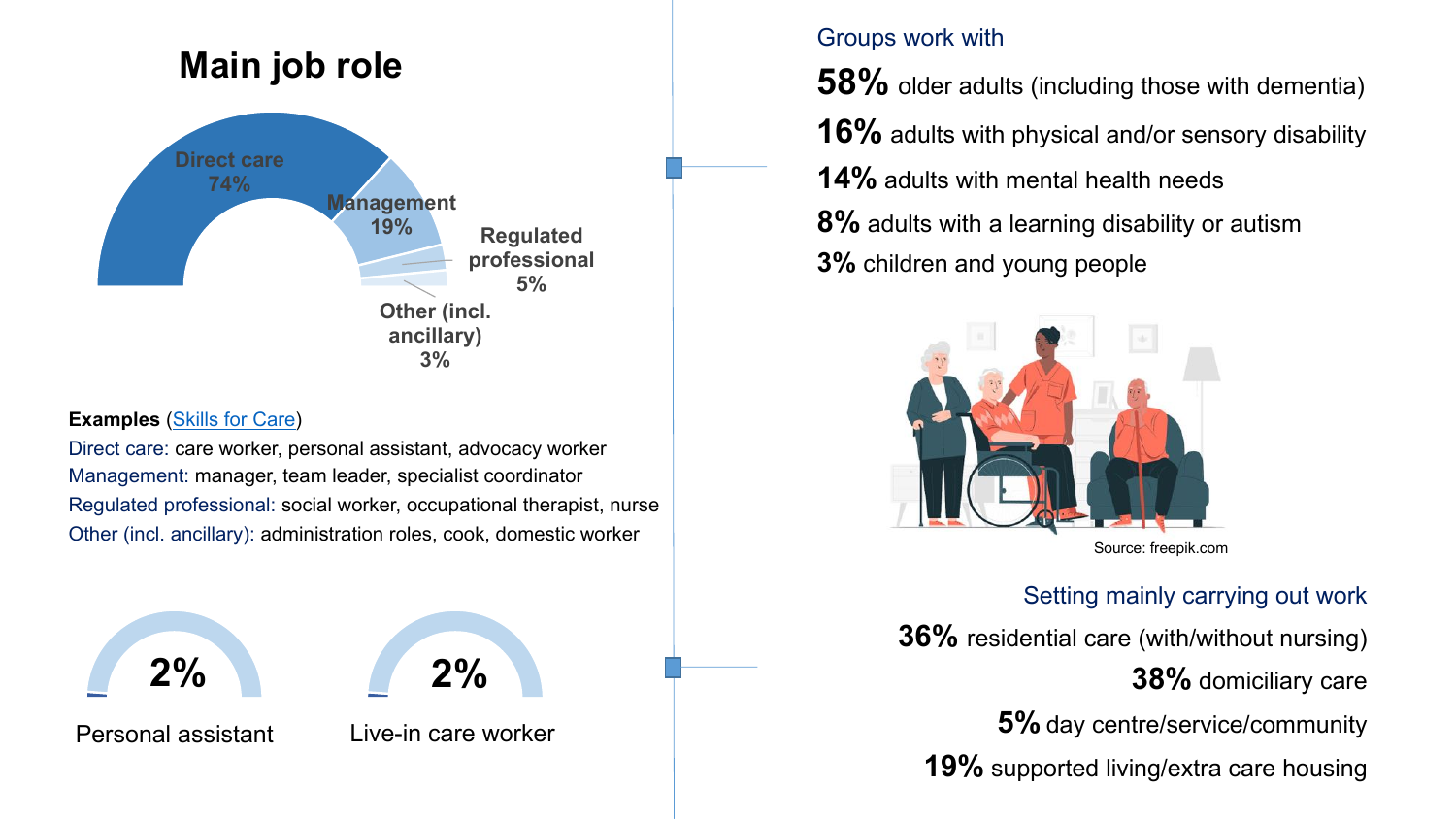### Since the start of 2021:

**32%** increased workload without additional pay

**27%** self-isolated

**20%** increased paid working hours **18%** took sick leave due to COVID-19 **13%** redeployed to a different role or workspace **13%** stopped or was stopped by employer from working in different places to reduce spread of COVID-19

### **If self-isolated, took sick leave or stopped working**



**48%** normal pay **28%** statutory sick pay **9%** employers' sick pay **11%** no pay Employers should have more staff to avoid increased workload

Domiciliary care, older adults

care home w or w/o nursing

Direct care, older adults,

it is such a struggle .. to keep my head above water to pay bills and council tax as i only received about £93 for the 11 days I had off with COVID 19

Care workers are now on thier knees and fatigued and yet still no light at the end of the tunnel.

Management, domiciliary care

We had to work longer hours with less staff

Direct care, supported living/extra care housing

I work more hours than the legal limit.

> Direct care, older adults, care home w or w/o nursing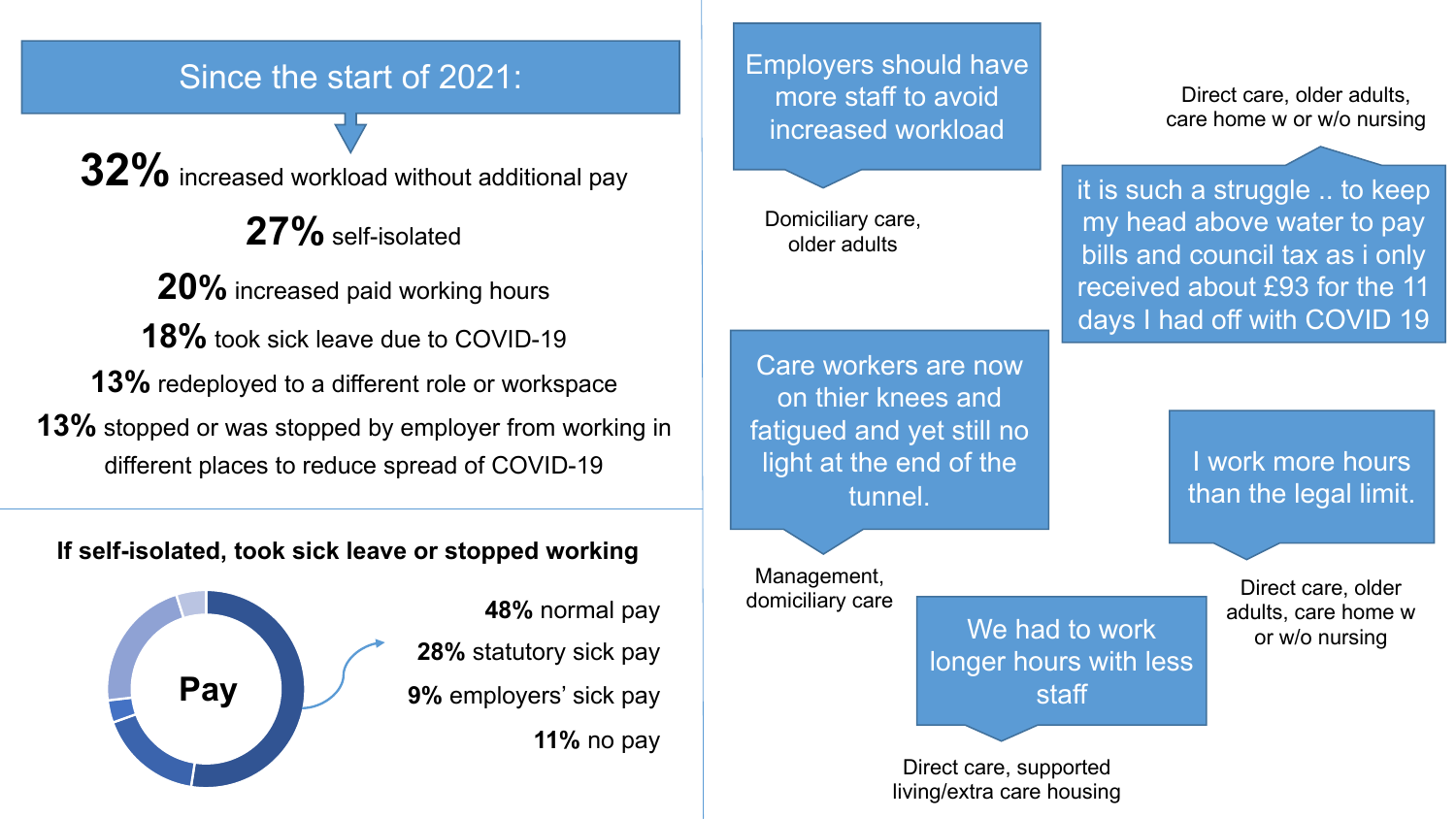### Since the start of 2021:

#### **Among the people they work with**

7 out of 10 had **confirmed** COVID-19 cases among staff or clients

Regulated professional, older adults, care home w or w/o nursing

> Pressure to take covid vaccine at work, no sensitivity about that.

Direct care, older adults, care home w or w/o nursing

**Had first dose of COVID-19 vaccine**

 $87\% \times 9\% \times 3\%$  !

I am very happy that we had both doses of vaccine and I hope for this whole thing to be over with and to go back to normal

Asked to do continuous

working as all staff

tested positive and

needed to isolate, and

offered without pay

increase or proper

recognition of work after

the covid crisis.

Regulated professional, older adults, care home w or w/o nursing Vaccines shouldn't be forced on ourselves or risk losing our jobs if not wanting to have the injection.

Direct care, older adults, care home w or w/o nursing

Source: canva.com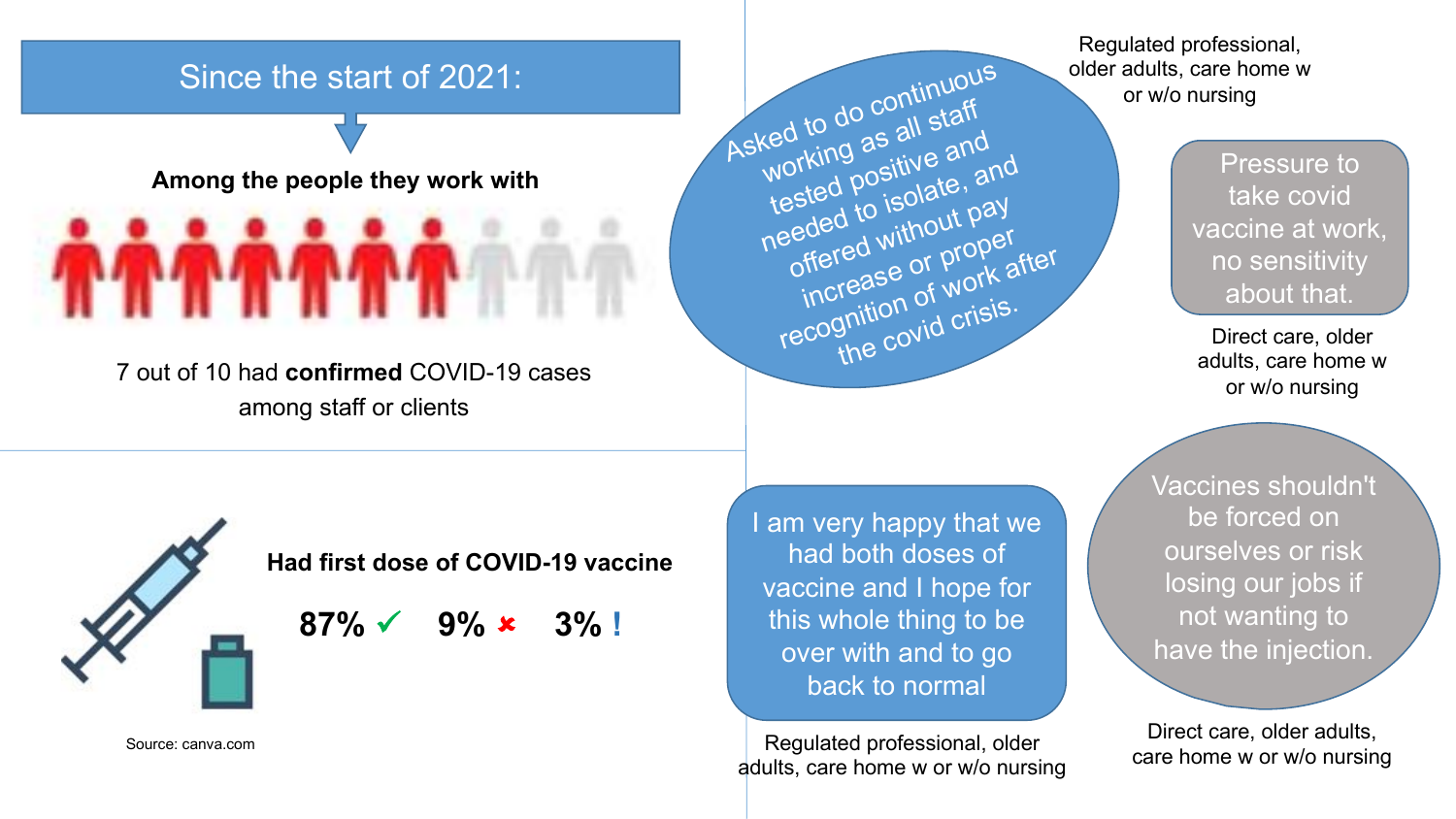### Experienced in relation to COVID-19:



reported being abused (verbal abuse, bullying, threat or physical violence) Being called names, being threatened, being followed.

Direct care, adults with physical and/or sensory disability, supported living/extra care housing A huge amount of negative comments on social media, blaming carers for so many residents who died of covid, and blaming care homes of keeping residents hostage, unwilling to allow visits

Direct care, older adults, care home w or w/o nursing

### Experienced in relation to COVID-19:



#### **Verbally abused by Bullied by**

**43%** service user/client **32%** service user's/client's family **24%** colleague/staff member **24%** general public **19%** manager/supervisor

| 31% colleague/staff member                |
|-------------------------------------------|
| 29% manager/supervisor                    |
| 24% service user/client                   |
| <b>16%</b> service user's/client's family |
| 10% general public                        |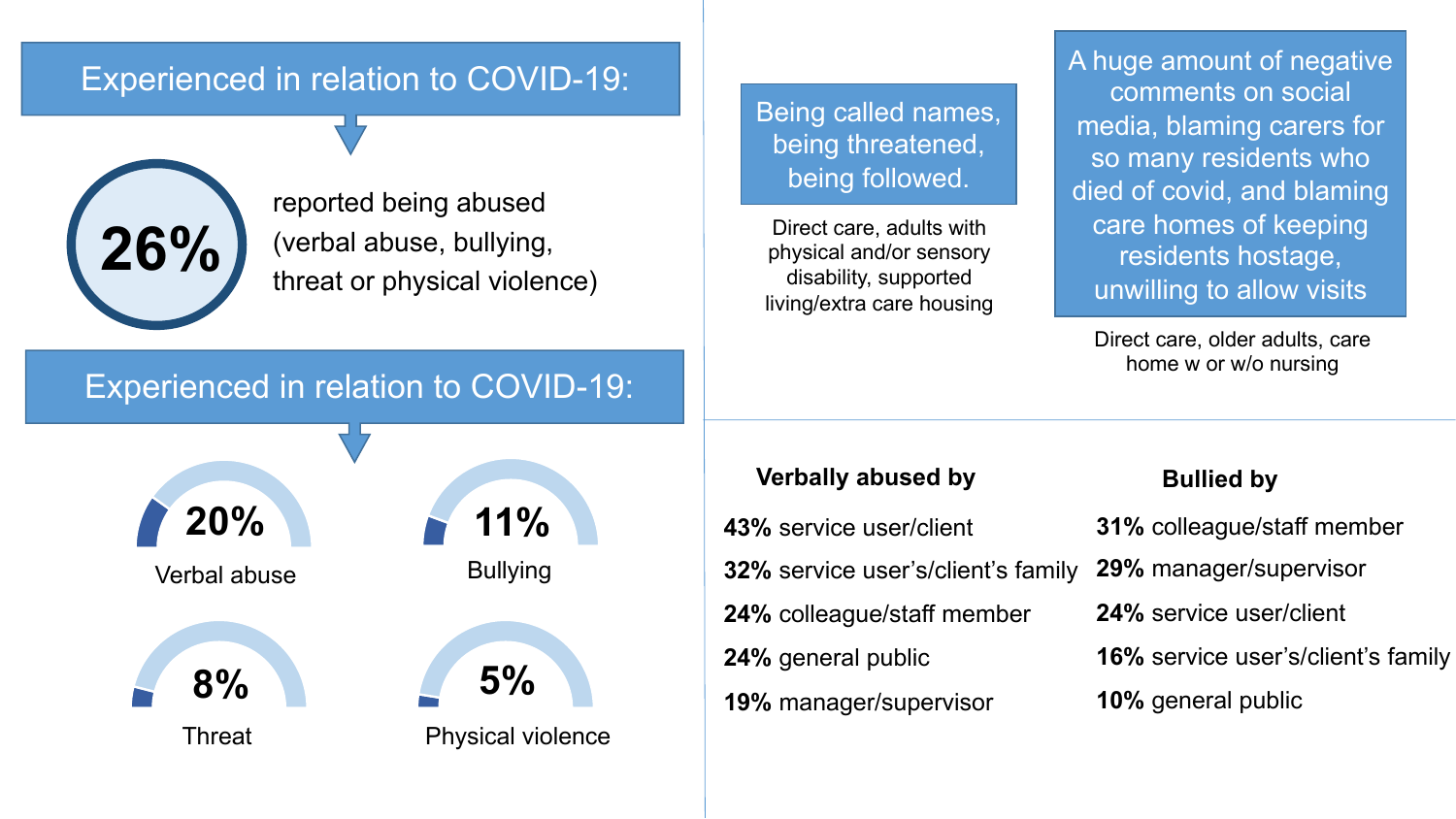### Experienced in relation to COVID-19:

#### **Verbally abused – action taken**



reported it to a manager/ supervisor

took no action

colleague/ staff member





There was nothing I domiciliary care could do. It was reported to line management. I was trying to keep all within the government guidelines and to keep people safe but colleagues wanted to and did work against the directives given placing all others at risk. When this was raised they bullied and used threatening behaviour.

Management, care home w or w/o nursing

Direct care, adults with mental health needs,

It was reported to police and management, but they did nothing because "can't do anything about it because of covid restrictions and tenancy agreements". So we had to take the abuse for almost a year…

> It's not safe to get help.

Direct care, adults with physical and/or sensory disability, supported living/extra care housing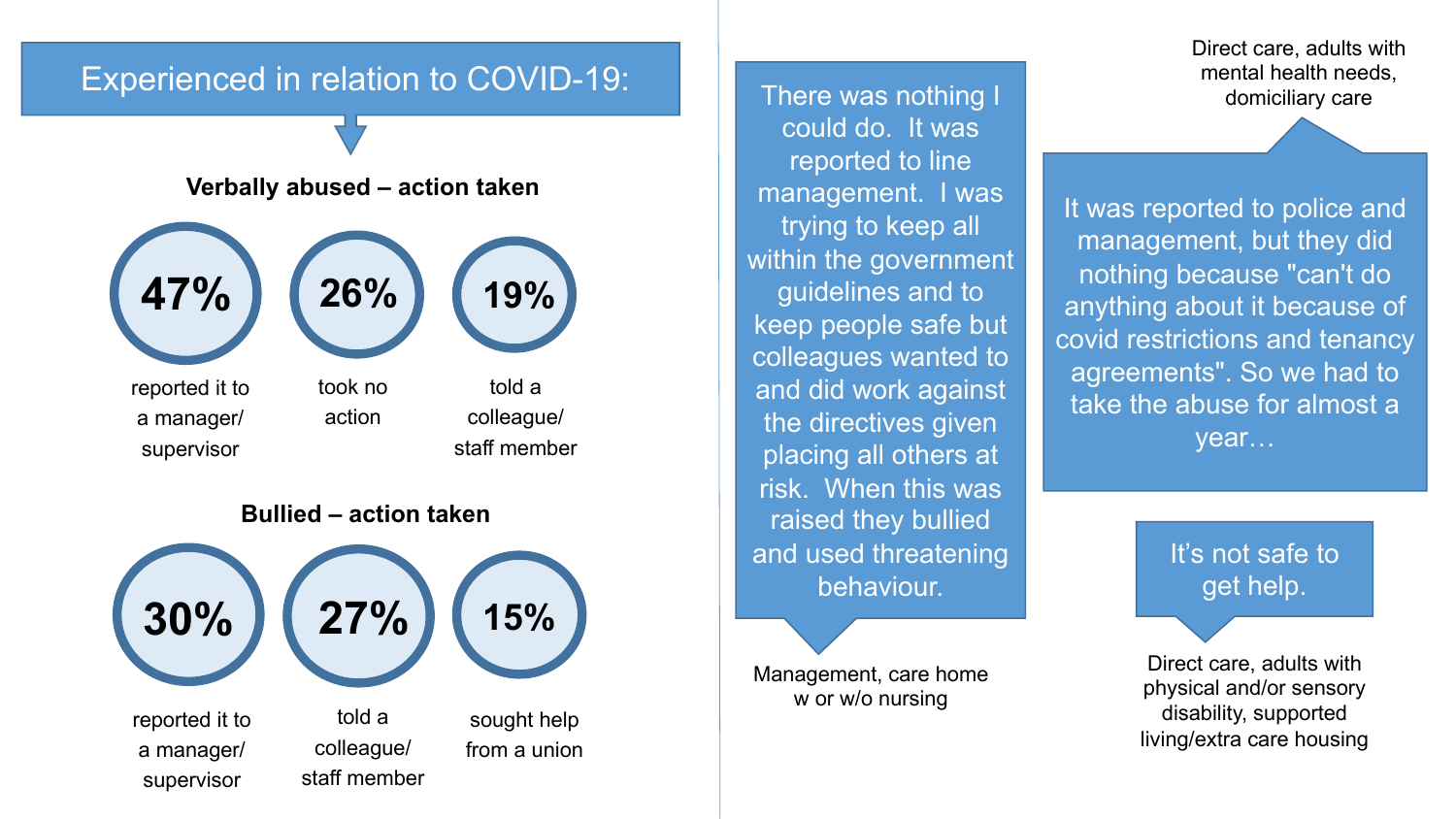# **Abuse (any): differential experience**

## **Nationality & ethnicity Care setting**

### **31% 22% Residential care Domiciliary care/other 24% 29% 40% White British White Non-British BAME**

**Abuse (any)**

\*Difference is statistically significant at 5%.

\*White British vs BAME statistically significant at 5%. Remaining differences not statistically significant.

**Abuse (any)**

### **No significant differences by country**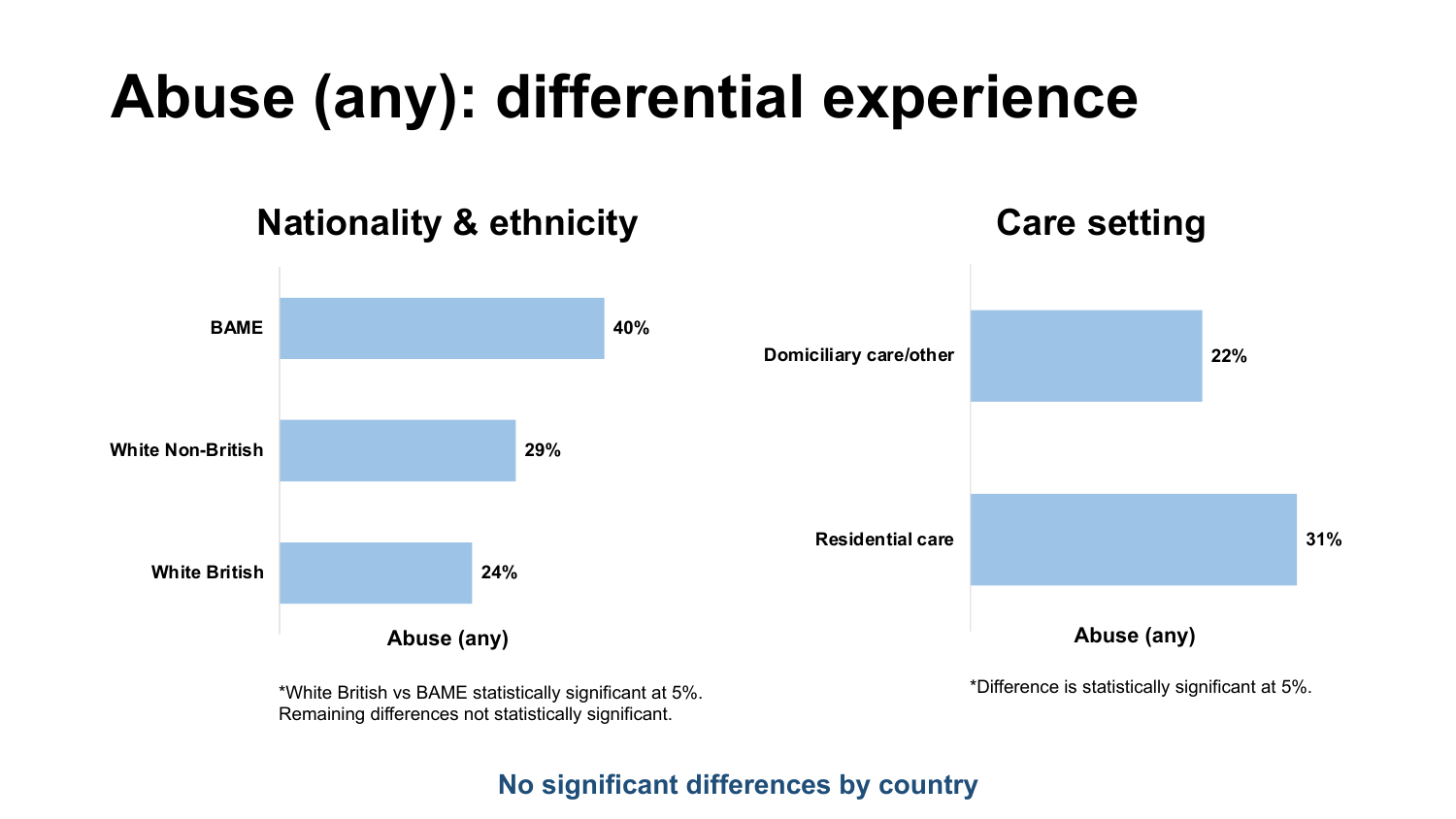### Work-life Balance, Health and Wellbeing (I)



**In the past few weeks, job has made you feel** 



**all/most of the time** tense, uneasy or worried



**all/most of the time** calm, contended or relaxed



**all/most of the time** cheerful, enthusiastic or optimistic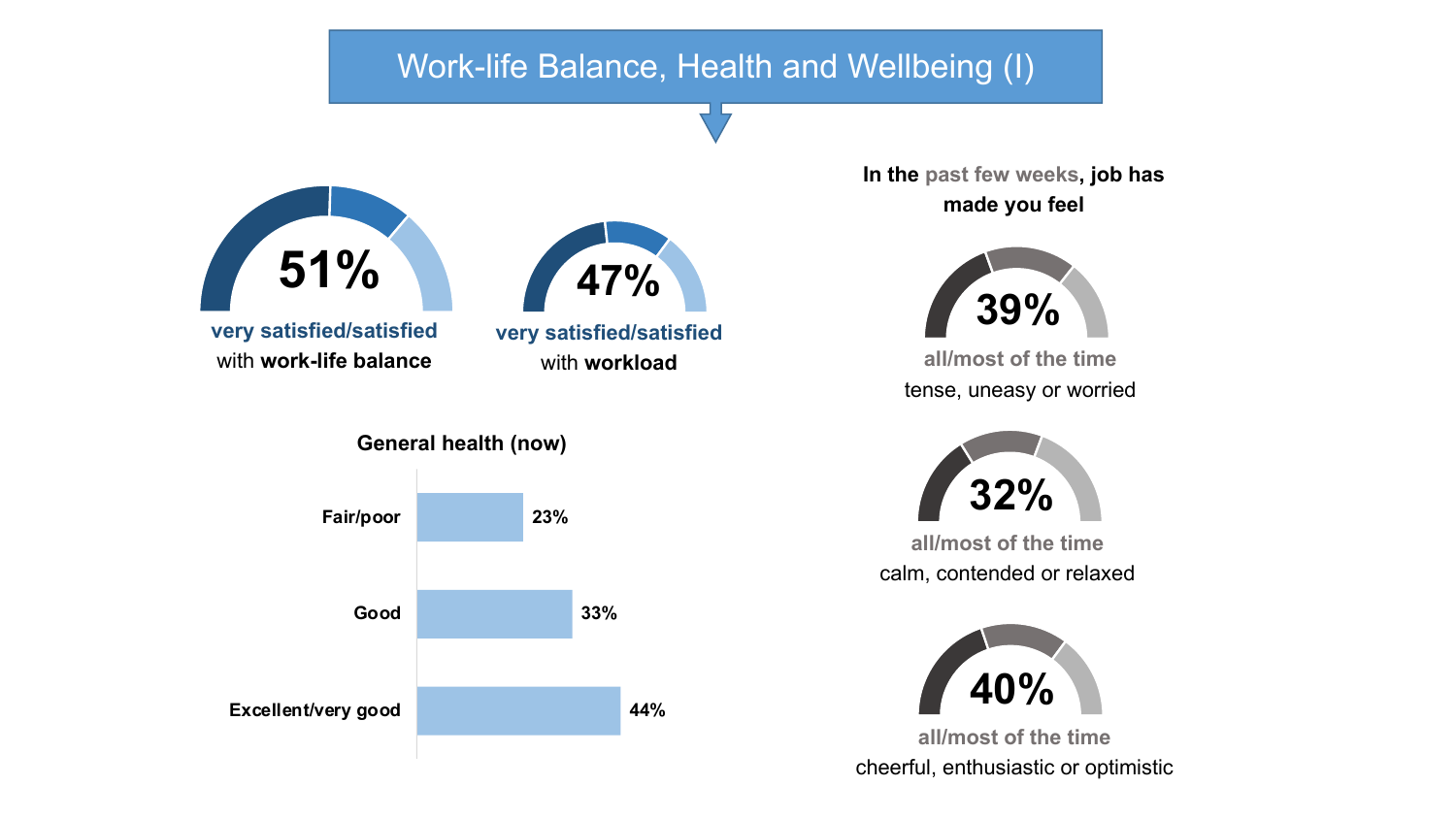### Work-life Balance and Wellbeing (II)

| <b>Linear regression</b> | <b>Wellbeing [proxy]+</b> | <b>Wellbeing [work-life balance]</b> |
|--------------------------|---------------------------|--------------------------------------|
| <b>Abuse</b>             |                           |                                      |
| Yes                      | $-0.181***$ (0.023)       | $-0.301***$ (0.065)                  |
| <b>Abuse (count)</b>     |                           |                                      |
| Single                   | $-0.123***$ (0.029)       | $-0.131ns$ (0.082)                   |
| <b>Multiple</b>          | $-0.252***(0.030)$        | $-0.509***$ (0.083)                  |
| <b>Abuse (type)</b>      |                           |                                      |
| Verbal abuse             | $-0.095***$ (0.028)       | $-0.174**$ (0.077)                   |
| <b>Bullying</b>          | $-0.136***$ (0.035)       | $-0.218**$ (0.097)                   |
| <b>Threat</b>            | $-0.022^{ns}$ (0.047)     | $-0.011$ <sup>ns</sup> (0.123)       |
| <b>Physical violence</b> | $-0.120*(0.052)$          | $-0.384***$ (0.141)                  |

+Composite index created from feelings questions. All specifications include controls for age band, gender, ethnicity & nationality, regional COVID-19 cases, regional COVID-19 deaths, employer type, care setting, client group, job role, tenure, contract type, union membership and north-south dummies. Robust standard errors in parentheses. \*\*\*p<0.01, \*\*p<0.05,  $p$ <0.1, ns not significant.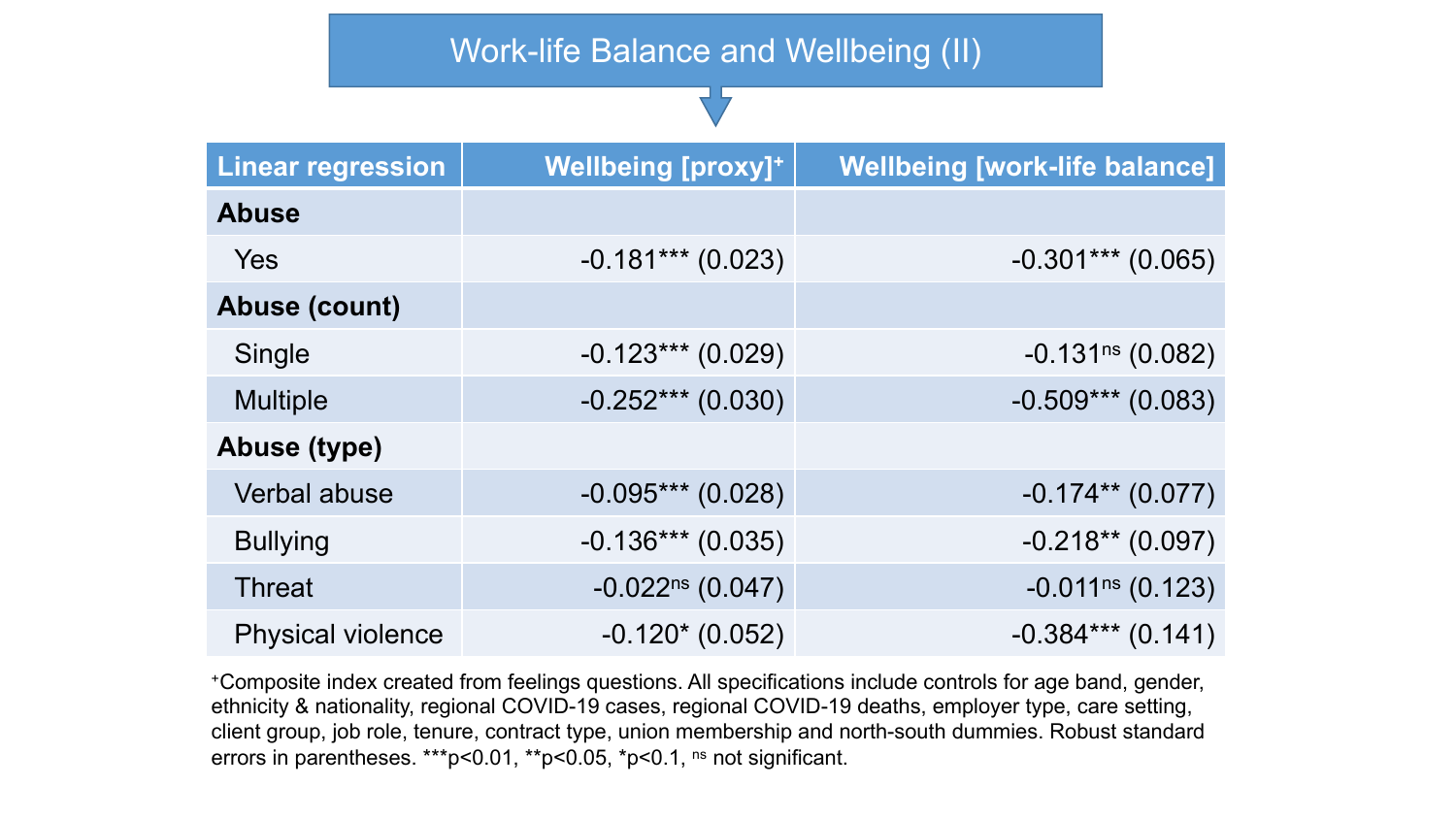## Job Satisfaction and Intention to Quit (I)



**very satisfied/satisfied** with **job (overall)**



**very satisfied/satisfied** with **job security**



with **amount of pay**



**very satisfied/satisfied** with **promotion prospects**



**Intention to leave in the next 12 months**

The desperately low pay, zero hours & no paid travel time is, the killer for this job. It's the most fulfilling job I have had. But I am constantly angry with the unfairness of the wages, pretence that it is unskilled labour, and so on. Which is why I can't stay.

Direct care, older adults and adults with physical and/or sensory disability, domiciliary care

We were hung out to dry , we don't want clapping support we want fair wages for an extremely difficult job , appreciation in the pay packet not standing on front doors . Jobs stacking shelves in supermarkets pay better .... how is that right?

Direct care, older adults, care home w or w/o nursing

I feel undervalued, definitely under paid and have been looking for other jobs, not in care.

Management, care home w or w/o nursing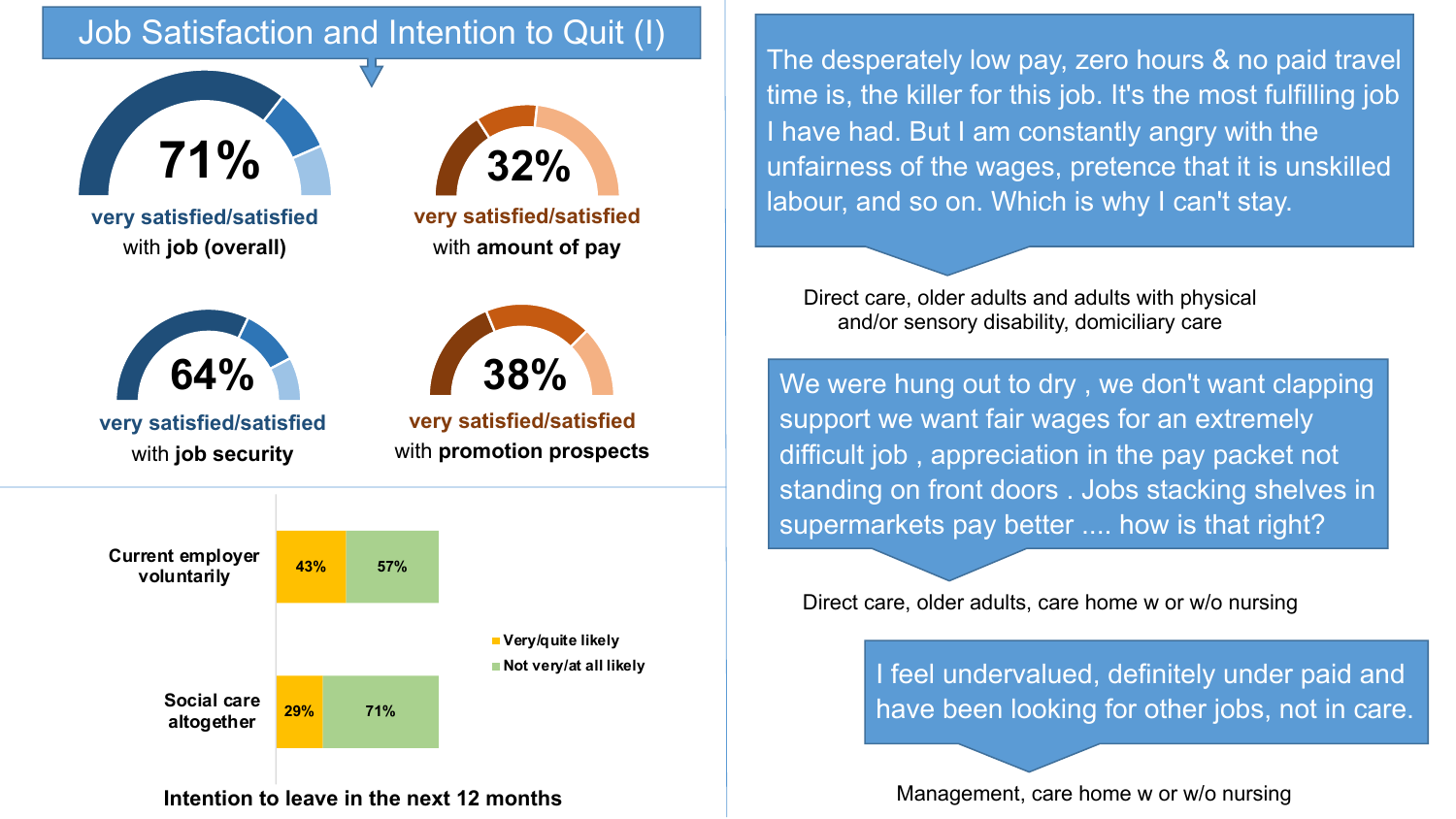|                          | Intention to quit (II)                                             |                                                        |  |  |
|--------------------------|--------------------------------------------------------------------|--------------------------------------------------------|--|--|
|                          |                                                                    |                                                        |  |  |
| <b>Linear regression</b> | <b>Intention to quit current</b><br>employer in the next 12 months | Intention to quit social care<br>in the next 12 months |  |  |
| <b>Abuse</b>             |                                                                    |                                                        |  |  |
| Yes                      | $0.243***$ (0.035)                                                 | $0.271***$ (0.036)                                     |  |  |
| <b>Abuse (count)</b>     |                                                                    |                                                        |  |  |
| Single                   | $0.217***$ (0.044)                                                 | $0.223***$ (0.046)                                     |  |  |
| <b>Multiple</b>          | $0.274***$ (0.049)                                                 | $0.329* (0.046)$                                       |  |  |
| <b>Abuse (type)</b>      |                                                                    |                                                        |  |  |
| Verbal abuse             | $0.110***$ (0.042)                                                 | $0.139***$ (0.042)                                     |  |  |
| <b>Bullying</b>          | $0.123***$ (0.060)                                                 | $0.142***$ (0.055)                                     |  |  |
| <b>Threat</b>            | $0.112*(0.075)$                                                    | $0.115**$ (0.068)                                      |  |  |
| <b>Physical violence</b> | $0.062^{ns}$ (0.090)                                               | $0.083* (0.084)$                                       |  |  |

All specifications include controls for age band, gender, ethnicity & nationality, regional COVID-19 cases, regional COVID-19 deaths, employer type, care setting, client group, job role, tenure, contract type, union membership and north-south dummies. Robust standard errors in parentheses. \*\*\*p<0.01, \*\*p<0.05, \*p<0.1, ns not significant.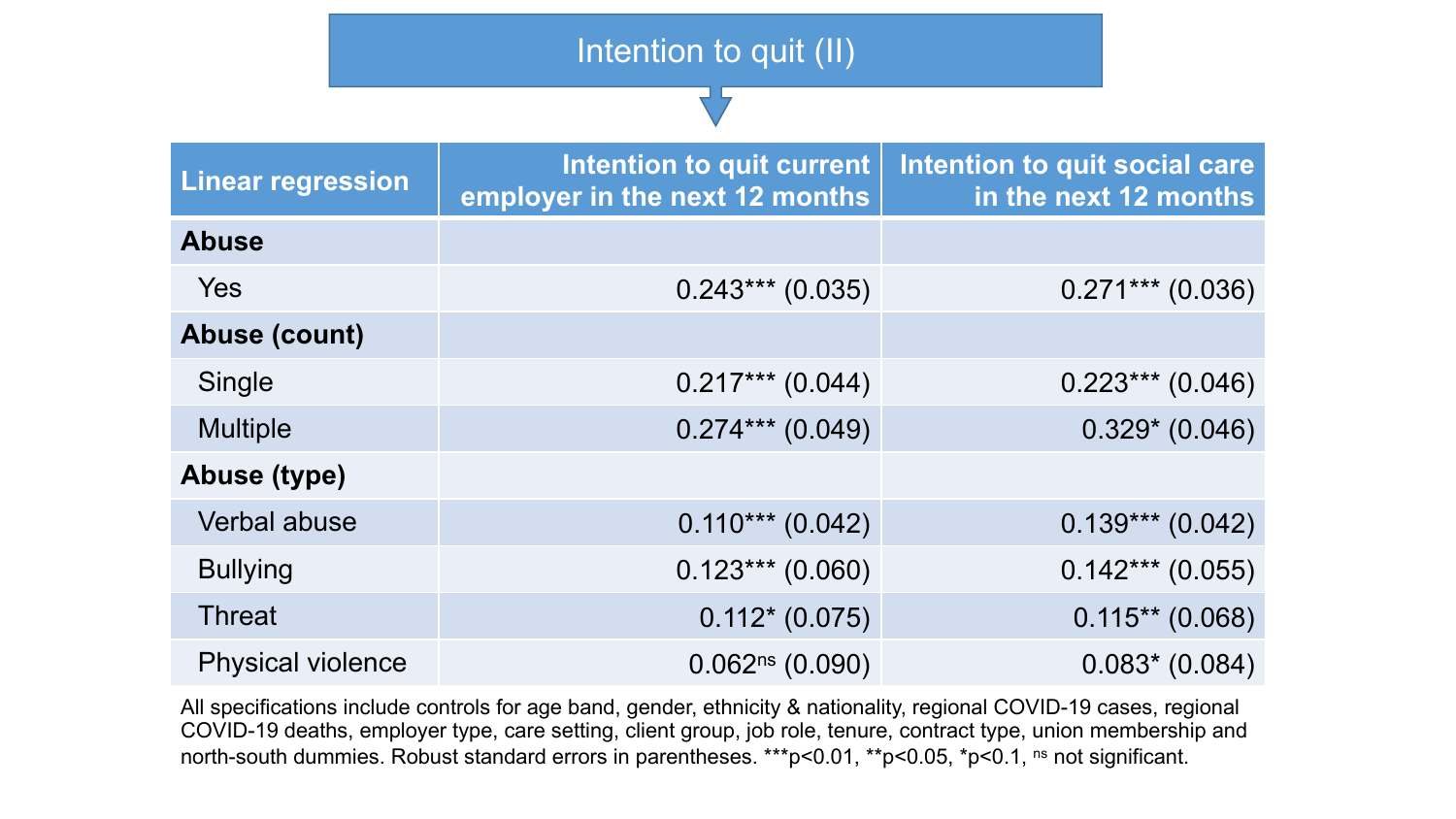# Summary and Conclusion

# Shereen Hussein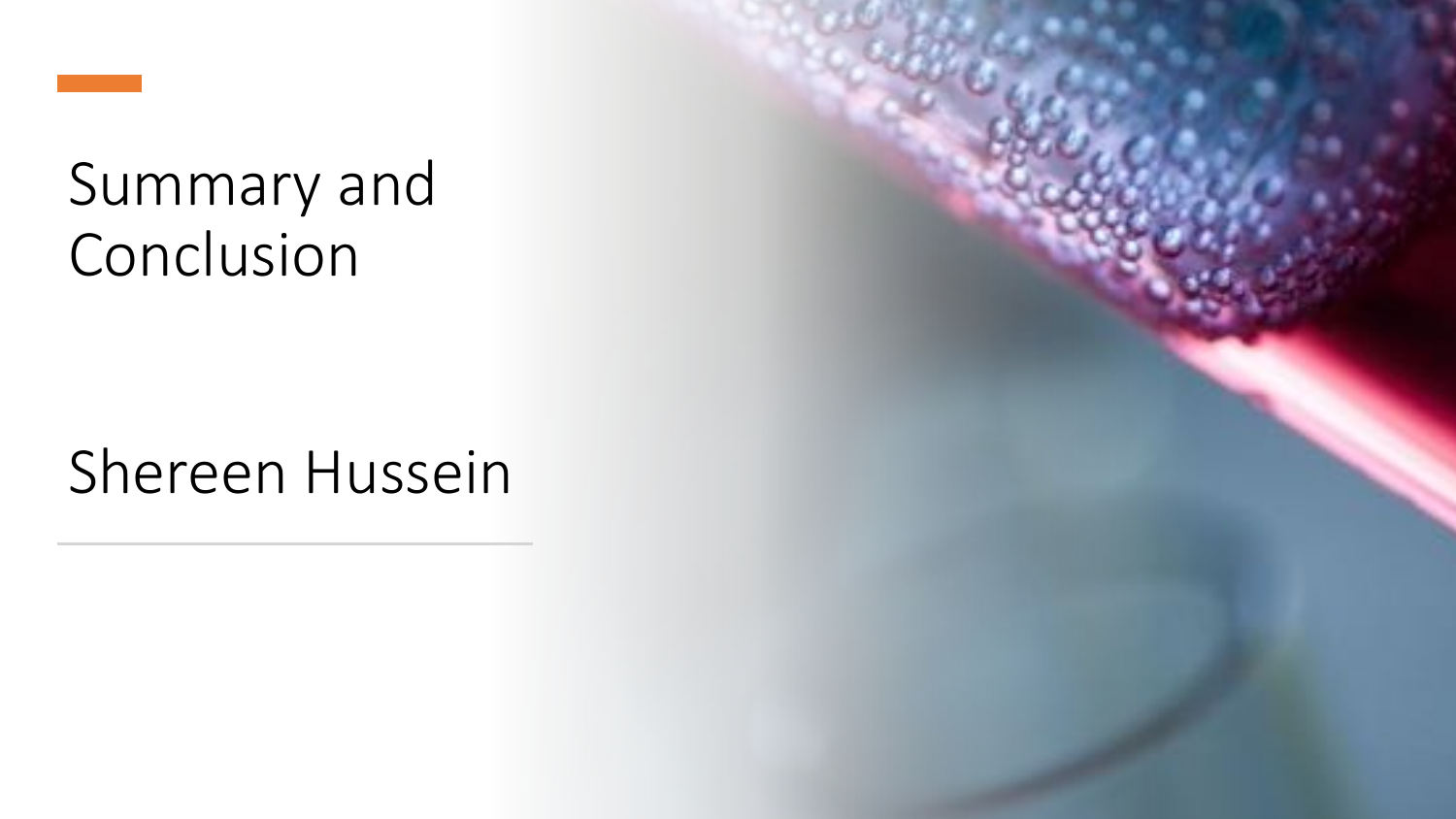# Key findings

Continued pressure on the sector and the workforce

Worrying findings related to abuse

Significant differences by ethnicity, nationality and care setting

Workload pressures and unmatched pay

Significant impact on workers' health and wellbeing

Intention to leave current employer and the sector altogether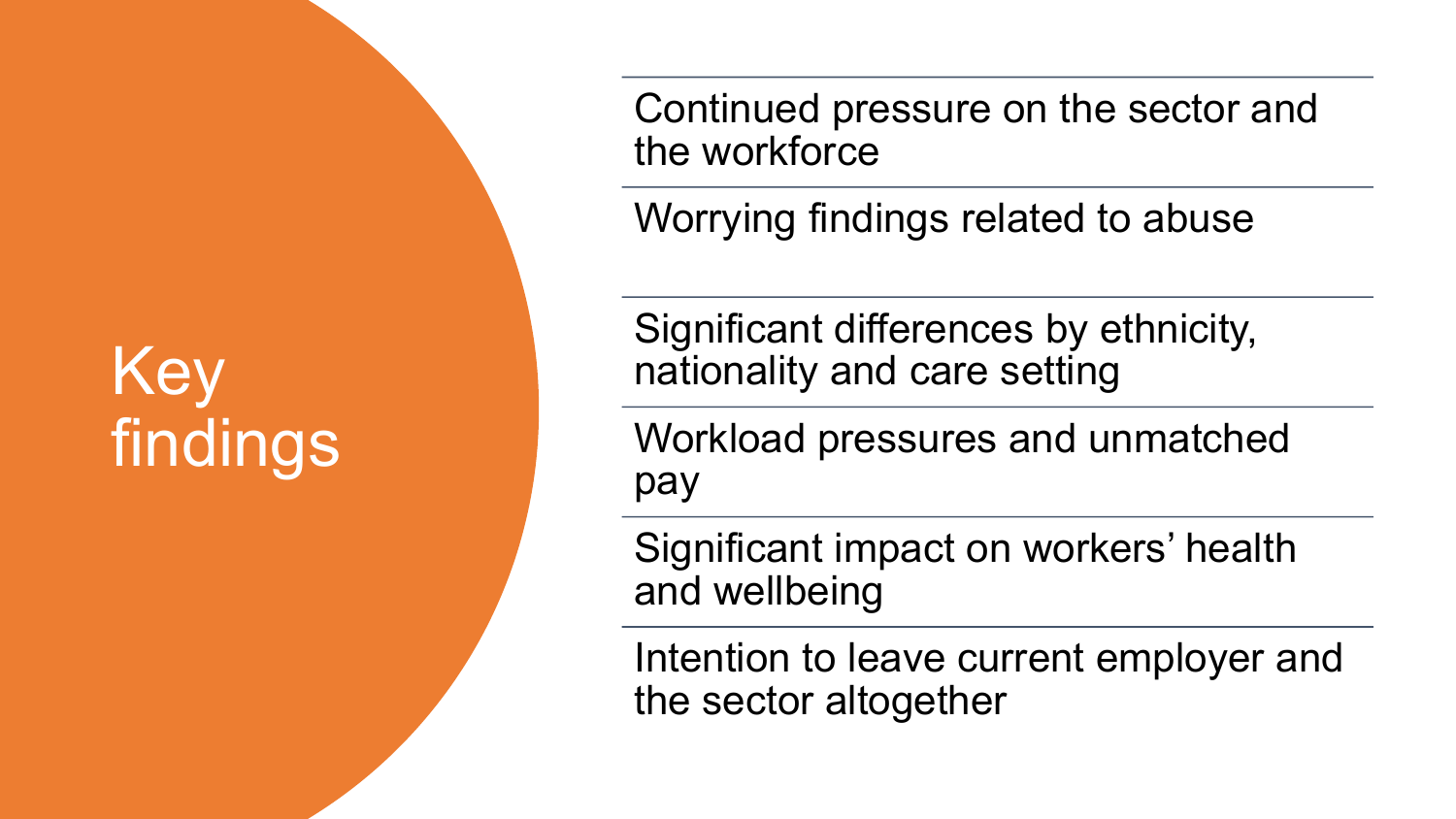# Wider Implications

### Care workers feel neglected and undervalued

- **Workload**; job satisfaction; sense of responsibility
- **Wellbeing**: physical, mental and financial
- Further **retention** issues

# Brexit & COVID-19

- The nature and structure of **social care provision**?
- **Live-in care**
- **Migrant workers**: who will fill the gaps?

# **Sector-wide changes**

- **+** Better **pay** & better jobs
- **+** Funding & reforms
- **+** Pool of recruits
- **+** Sector wide support mechanisms
- **-** Geographical disparities

Wellbeing?

**-** Impact on **users** and their **informal carers**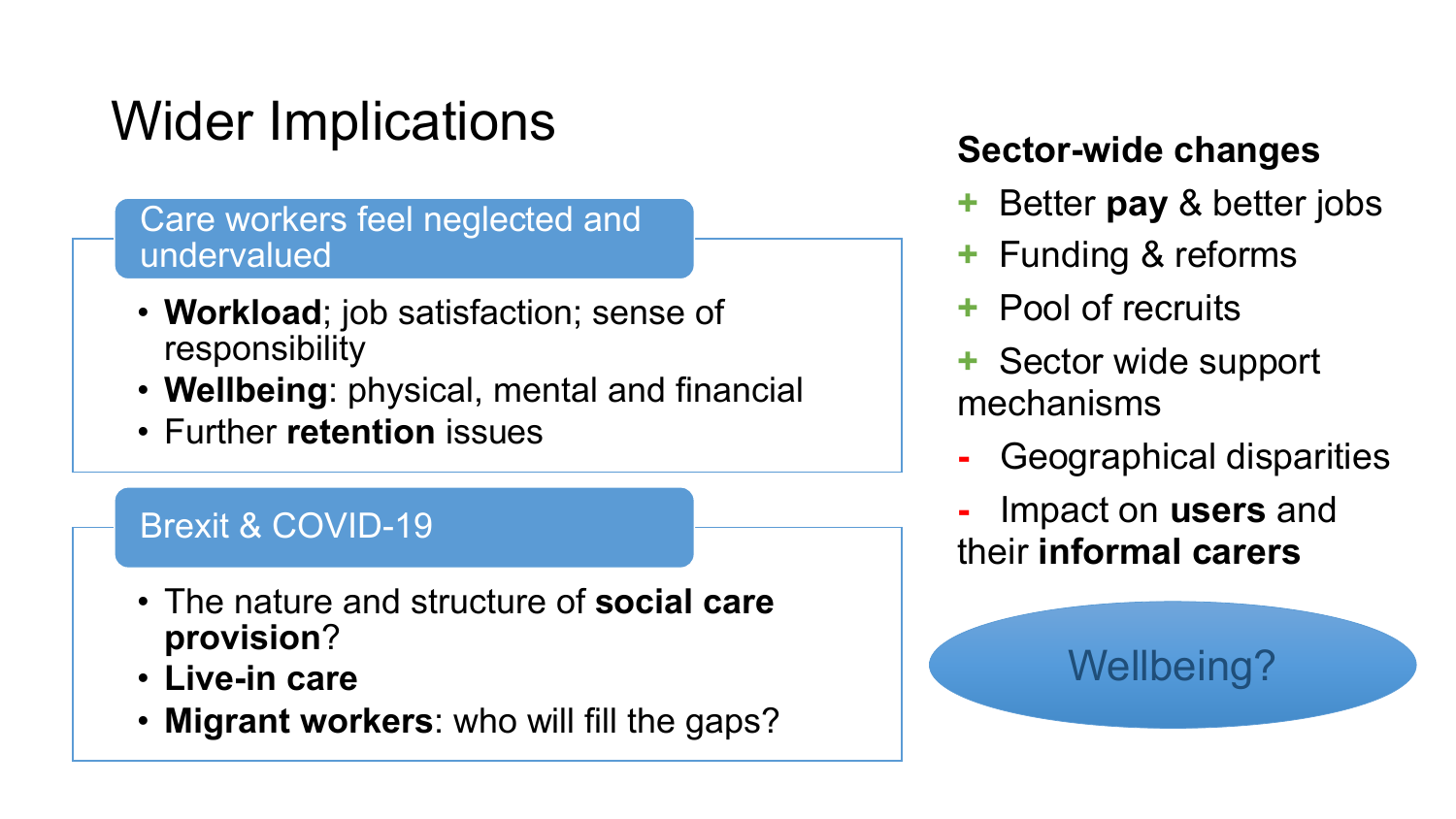# Where to find more



### RESSCW website

- 'Pulse' survey findings [report] can be found here: [https://www.pssru.ac.uk/resscw/files/2020/12/COVID19-and-the-UK-Care-](https://www.pssru.ac.uk/resscw/files/2020/12/COVID19-and-the-UK-Care-Workers_FINAL_01dec20.pdf)Workers FINAL 01dec20.pdf
- Implications and impact of COVID-19 on the sustainability and retention of the social care workforce (hosted by the National Care Forum) [slides can be [found here: https://www.pssru.ac.uk/resscw/files/2021/10/RESSCW-NCF-](https://www.pssru.ac.uk/resscw/files/2021/10/RESSCW-NCF-Webinar-FINAL.pdf)Webinar-FINAL.pdf]
- Academic paper [in progress]